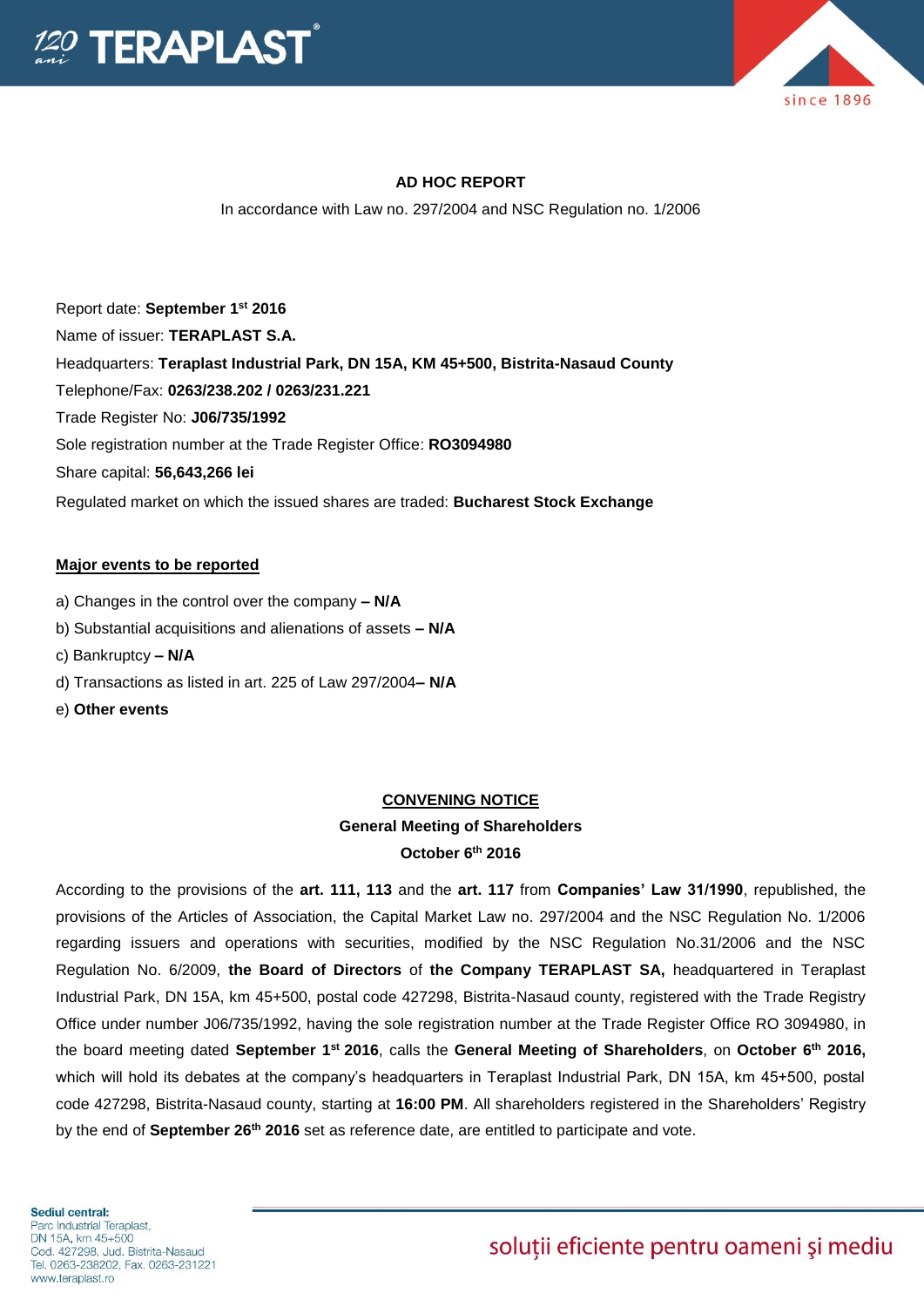#### **I. Ordinary General Meeting of Shareholders will have the following:**

#### **AGENDA**

1. Election of the members of the Board of Directors of the Company, given that, on October 6<sup>th</sup> 2016, expires the validity of the mandate given by OGMSA to the Board members.

Company's current directors are rightly enrolled on the list of proposed directors to be elected.

2. Establishing the validity of the mandate of the Board members, starting from the date of adoption of the decision by OGMS. The Board of Directors proposes that mandate length will be 1(one) year.

3. Empowering Mr. Dorel Goia and Mrs. Magda-Eugenia Palfi-Tirau to negotiate managers' contracts of mandate and to sign them, either of the two, in the name and on behalf of the Company.

4. Establishing the registration date which serves to identify the shareholders who will be affected by the decisions adopted by the General Ordinary Meeting of Shareholders. The date proposed by the Board of Directors is October 25th 2016.

5. Approval of the date October 24<sup>th</sup> 2016 as **"ex-date**", respectively the date previous to the registration date when the financial instruments, subject of the decision of the corporate bodies, are transacted without the rights resulting from such decision, pursuant to art. 2 letter f) of Regulation No. 6/2009 regarding the exercise of certain rights of the shareholders within the general assemblies of the trading companies, amended and completed by Regulation no. 13/2014 regarding the amendment and completion of certain regulations issued by the Security National Board (herein referred to as **NSC Regulation No. 6/2009**).

6. Empowering the Chairman of the Board of Directors to sign for and on behalf of all shareholders present at the assembly, the Decision of A.G.O.A.

7. Empowering the legal adviser, Mrs. Carmen Ioana Mone, identified by ID series CJ, No. 070767 and/or Mrs. Diana Pavel, identified by ID series X.B. no. 285285, to accomplish all formalities regarding registration of the Decision of A.G.O.A. at the Trade Register of Bistrita-Nasaud Law Court and to publish such decision in the Official Gazette of Romania, Part 4.

(1) One or more shareholders representing, individually or together, at least 5% from the company capital, have the right (i) to introduce items on the agenda of the General Meeting of Shareholders, on condition that each item be accompanied by an explanation or a draft decision proposed to be adopted by the General Meeting of Shareholders; (ii) to present decision drafts for the items included or proposed to be included on the agenda of the General Meeting.

(2) The rights stated at paragraph (1) can be exercised only in writing, and the documents will be submitted in a closed envelope at the company's headquarters from Industrial Park Teraplast, DN 15A, km 45+500, postal code 427298, Bistrita-Nasaud county, by clearly mentioning on the envelope in capital letters "FOR GENERAL MEETING OF SHAREHOLDERS from 06/07.10.2016" or sent by courier or by electronic means with the extended electronic signature attached, to the e-mail address, [secretariat@teraplast.ro.](mailto:secretariat@teraplast.ro)

(3) The shareholders can exercise their rights stated at paragraph (1) letter (i) and (ii) within 15 days from the

## soluții eficiente pentru oameni și mediu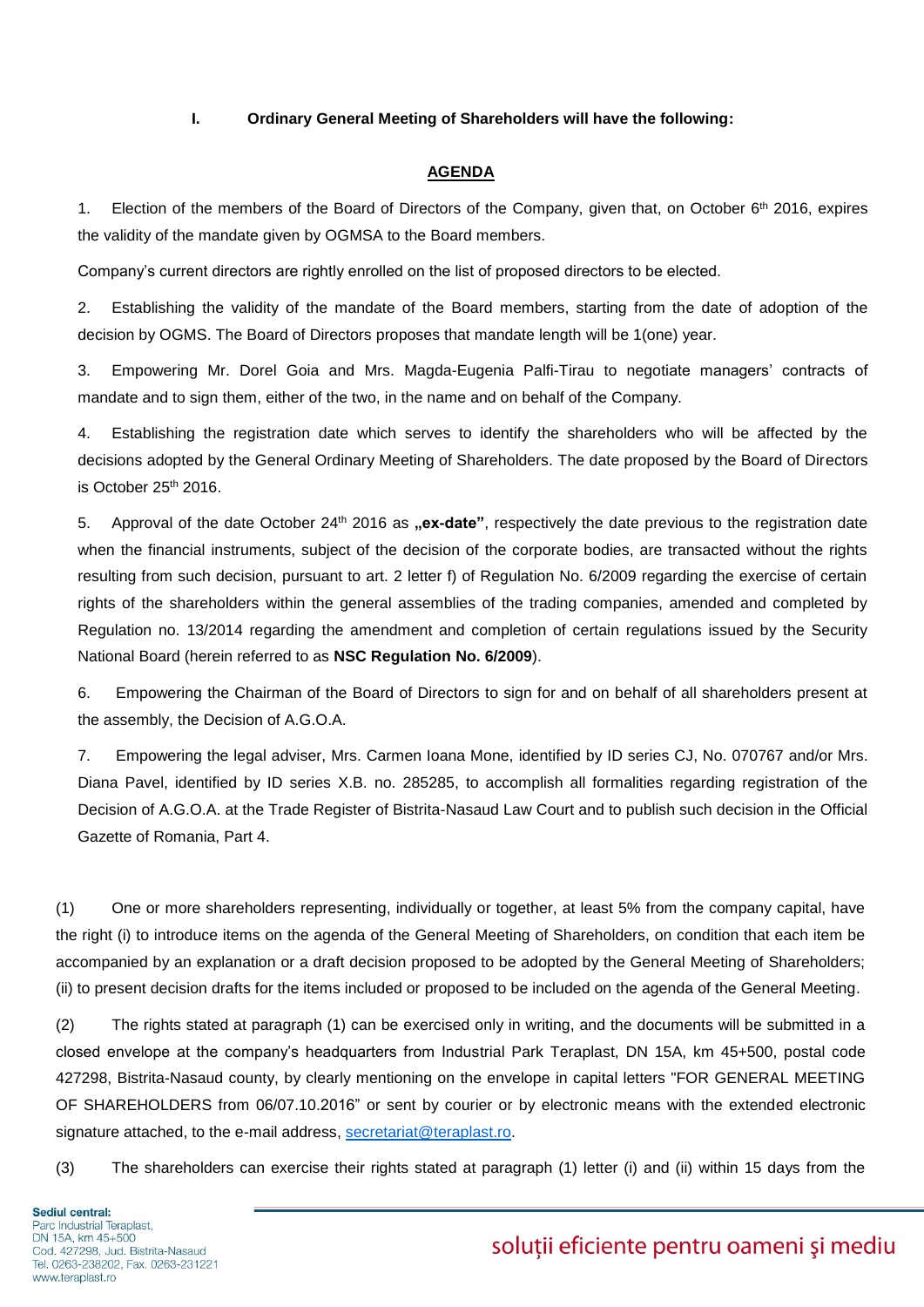date of publishing the present convocation letter, respectively by **September 20th 2016 at the latest.** Each shareholder has the right to ask questions on the items from the agenda of the General Meeting of Shareholders, and the company will answer the questions asked by the shareholders during the Meeting. The questions will be submitted in a closed envelope at the company's headquarters from Teraplast Industrial Park, DN 15A, km 45+500, postal code 427298, Bistrita-Nasaud county, by clearly mentioning on the envelope in capital letters "FOR GENERAL MEETING OF SHAREHOLDERS from 06/07.10.2016" or sent by courier or by electronic means with the extended electronic signature attached, to the e-mail address, [secretariat@teraplast.ro,](mailto:secretariat@teraplast.ro) by **October 5th 2016** inclusive.

*The shareholders* can participate in person or they can be represented in the General Meeting of Shareholders either by their legal representatives or by other representatives who were given a special power of attorney, according to the conditions of the art. 243 from the Law no. 297/2004 on the capital market. The shareholders' access is allowed with the simple proof of their identity, with their ID - for the individual shareholders or in the case of legal entities and legal representatives of the individual shareholders - with a special proxy given to the individual who represents them.

Shareholders may grant a proxy (power of attorney) generally valid for a period not exceeding three years, allowing the designated representative to vote on all issues under discussion in the general meetings of shareholders of the Company, provided that the proxy (power of attorney) to be given by the shareholder, as a client, to an intermediary, defined in Art. 2 para. (1) Section 14 of Capital Market Law no. 297/2004 or to a lawyer.

*Shareholders* may not be represented in the general meeting of the shareholders on the basis of a general power of attorney, by a person who is in a situation of conflict of interest, in accordance with Art. 243 paragraph 6 ind. 4 of Law no. 297/2004 regarding the capital market, text introduced by GEO no. 90/2004 amending and supplementing Law no. 297/2004 on the capital market.

*General Proxies (powers of attorney*) shall be submitted to the Company at least 48 hours before the general meeting, until **October 4th 2016**, 16:00 o'clock, in copies, and should include statements of compliance with the original, under the representative's signature.

The quality of shareholder and in the case of legal persons or entities without legal personality, the quality of legal *representative* is stated based on the list of shareholders of the Company from the date of reference, received from the Central Depository, or, in the case of different dates of the reference date/registration date, based on the following documents which will be presented to the issuer by the shareholder, issued by the Central Depositary or by the participants defined at the art. 168, alin. (1) letter b) of the law no. 297/2004, with the subsequent modifications and completions.

a) Statement of account from which to appear the quality of shareholder and the number of owned share;

b) Documents to prove the enlistment to the central depositary of the information regarding the legal representative;

Documents certifying the quality of a legal representative elaborated in a foreign language other than English must be accompanied by a translation made by a certified translator, into Romanian or English.

The above requirements apply correspondingly also to prove the quality of a legal representative of the shareholder who proposes the introduction of new points on the agenda of the general meeting of shareholders or who asks the issuer questions regarding points from the agenda of the general meeting of shareholders.

# soluții eficiente pentru oameni și mediu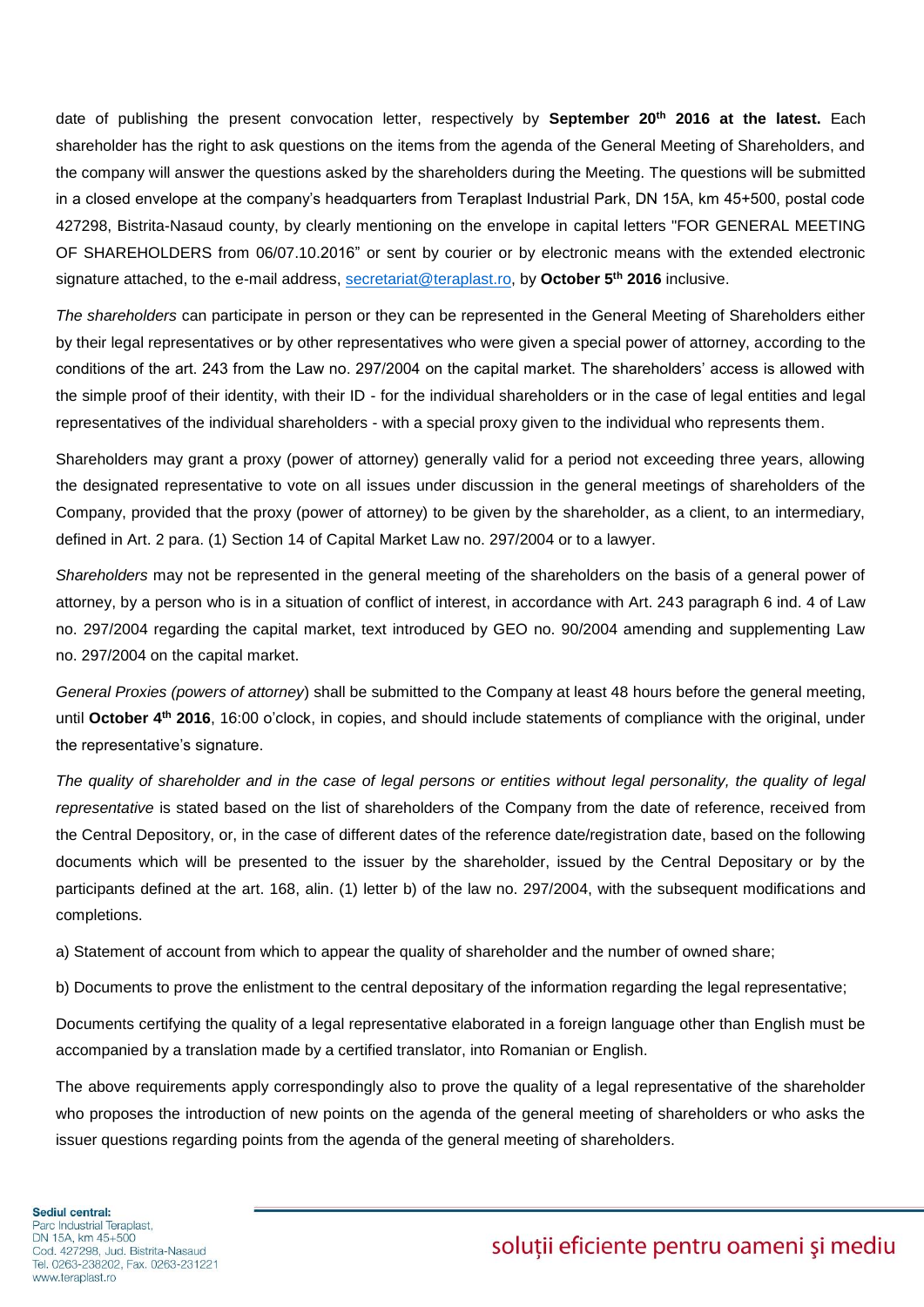According to art. 14 paragraph 4) of NSC Regulation No. 6/2009, a shareholder may appoint only one person to represent him at a certain general meeting. However, if a shareholder holds shares of a company in several securities accounts, this restriction will not prevent him to appoint a separate representative for the shares held in each securities account with respect to a certain general meeting. This provision will not affect the provisions of par. (5) art. 14 of NSC Regulation no. 6/2009.

According to art. 14 paragraph 4, clause. 1 of NSC Regulation No. 6/2009, a shareholder may appoint by power of attorney one or more alternate representatives to assure representation in the general meeting, if the representative appointed under par. (4) is unable to fulfill its mandate. If the power of attorney designates several alternate representative will be determine the order in which they exercise their mandate.

The shareholders can also vote the items from the agenda by mail, the voting form, filled in and signed accordingly, shall be sent in a closed envelope to the company's headquarters from Teraplast Industrial Park DN 15A, km 45+500, postal code 427298, Bistrita-Nasaud county, until **October 4 th 2016** by 16:00 PM, by clearly mentioning on the envelope in capital letters "FOR GENERAL MEETING OF SHAREHOLDERS from 06/07.10.2016".

The vote by correspondence can be expressed by the representative only in the situation in which he received from the shareholder he represents a special/general proxy which will be deposited to the issuer in accordance with art. 243 alin. (63) of the Capital Market Law no. 297/2004, with the subsequent modifications and completions.

The special power of attorney forms which will be used for the vote by representation, as well as the forms used for the vote by mail will be made available to the shareholders both in Romanian and in English, at the company's headquarters from Teraplast Industrial Park, DN 15A, km 45+500, postal code 427298, during working days, between **08.00 – 16.30** and on the company's webpage: [www.teraplast.ro,](http://www.teraplast.ro/) Category «Investors», Section «General Meeting of Shareholders», starting with **September 5th 2016.**

The special power of attorney forms and the voting bulletins by correspondence shall be submitted in original, either in Romanian, or English at the company's headquarters from Teraplast Industrial Park, DN 15A, km 45+500, postal code 427298, Bistrita-Nasaud county, by **October 4 th 2016** 16:00 PM, by clearly mentioning on the envelope in capital letters "FOR GENERAL MEETING OF SHAREHOLDERS from 06/07.10.2016". One copy will be given to the representative, one will remain at the company and the third copy will be kept by the shareholder.

The shareholders can also appoint their representative by electronic means, the notification of the assignment by electronic means can be made at the e-mail address [secretariat@teraplast.ro,](mailto:secretariat@teraplast.ro) with their extended electronic signature attached.

The documents and information materials as well as the decision drafts on the problems from the agenda of the General Meeting of Shareholders will be available to the shareholders, both in English and Romanian, at the company's headquarters from Teraplast Industrial Park, DN 15A, km 45+500, postal code 427298, Bistrita-Nasaud county, during working days, between **08:00 – 16:30** and on the company's webpage: [www.teraplast.ro,](http://www.teraplast.ro/) Category «Investors», Section «General Meeting of Shareholders», starting with **September 5th 2016.**

In the event the validity conditions are not met at the first call to meeting, the next General Meeting of the Shareholders shall be convened for the date of **October 07th 2016,** the agenda, time and place being the same.